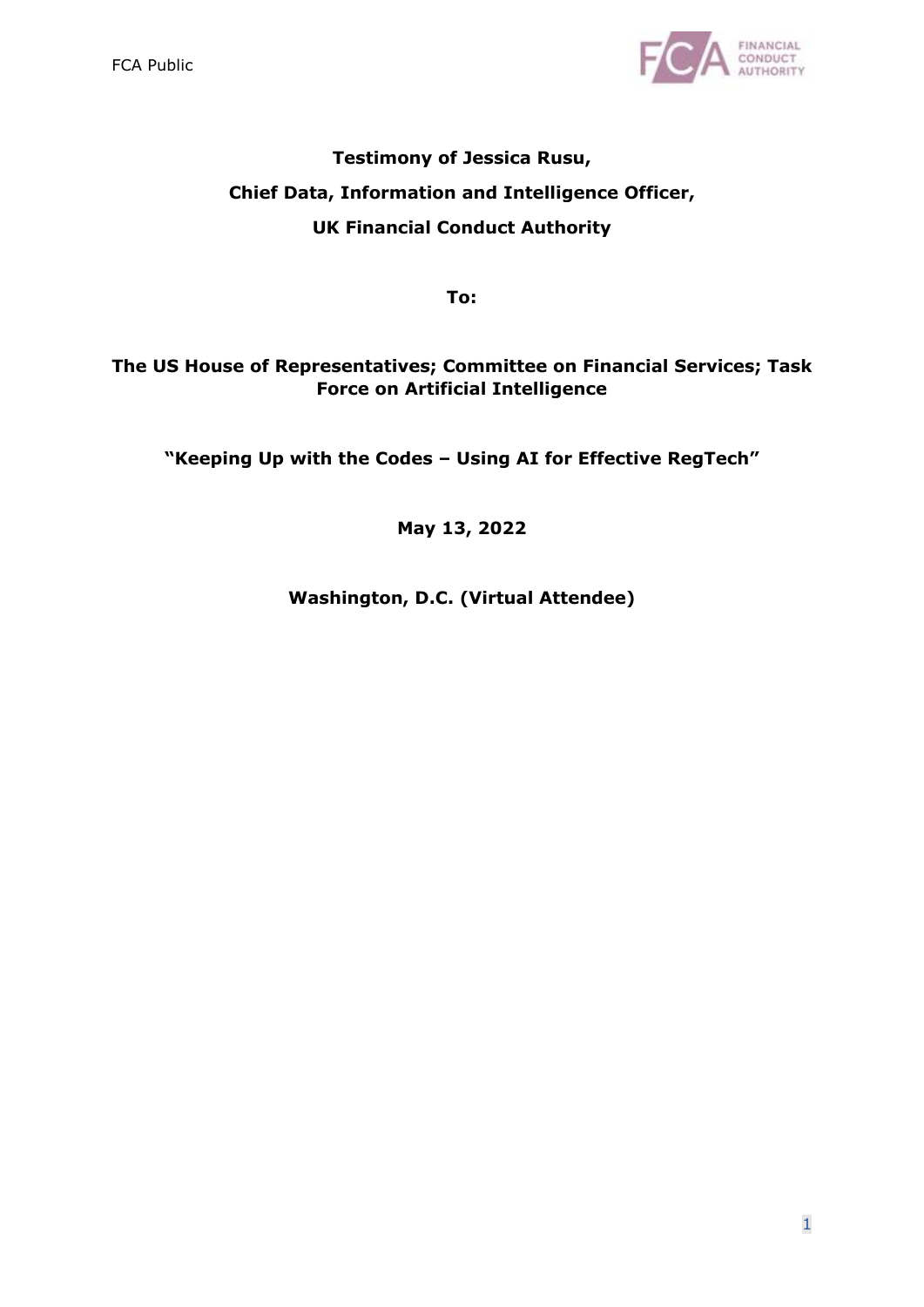

## **Summary**

This testimony will set out some of the key work and supporting documents that the Financial Conduct Authority (FCA) and other UK agencies have published in relation to our innovation work, particularly related to Artificial Intelligence (AI), Regulatory Technology (RegTech) and Supervisory Technology (SupTech).

For the purposes of this document, we define RegTech as industry solutions designed to make specific regulatory processes more effective and efficient, or larger, multi-faceted technology projects designed to modernise regulatory compliance functions across organisations. We define SupTech as the application of innovative technologies by regulators to enhance their supervisory and market oversight functions. This includes technologies that support both data analytics and data collection processes, across regulatory reporting, document analysis, prudential analytics, misconduct analytics and others.

### **Approach to Innovation**

- **1. [Building a digital regulator: how the FCA is riding the innovation wave](https://www.fca.org.uk/news/speeches/building-digital-regulator-how-fca-riding-innovation-wave) (April 2022)**
	- This is a speech by Jessica Rusu at the Innovate Finance Global Summit 2022.
	- The role of data and technology is increasingly pertinent as we are faced with volatile geopolitical conditions.
	- There are three themes at the centre of our work to ensure we can effectively carry out our role as a regulator:
		- i. Fostering innovation to create an enabling environment for innovation in financial services, while proactively scanning the horizon to get on the front foot of emerging issues.
		- ii. Being intelligence-led to leverage data science and advanced analytics to inform our decision-making and help us regulate at scale.
		- iii. Preparing for the future providing insights to ensure that our regulations are fit for purpose in a rapidly changing market.
	- Synthetic data has been a key feature of our digital sandbox, and we have recently published [a Call for Input](https://www.fca.org.uk/publications/calls-input/call-input-synthetic-data-support-financial-services-innovation) to gather views and assess the potential of synthetic data to further spur innovation in the market.
	- In May, we hosted our first ever CryptoSprint, engaging with the industry to seek their ideas to inform our regulatory policy thinking. This will be the start of a programme of industry engagement as we work together to develop a dynamic framework that supports innovation while protecting consumers.
	- Later this year we will host a joint TechSprint with the Payment Systems Regulator (PSR) on Authorised Push Payment Fraud. It will explore solutions to identify and prevent APP Fraud, for example through identification of suspicious social media advertising and scam promotions.

#### **2. [Drivers of change in the financial services industry and how we are](https://www.fca.org.uk/news/speeches/drivers-change-financial-services-industry-and-how-we-are-responding) responding (November 2021)**

- This is a speech by Jessica Rusu at the CDO Exchange for Financial Services in 2021.
- The threat landscape has shifted for consumers, with fraudsters and scammers benefitting from new technologies and new consumers being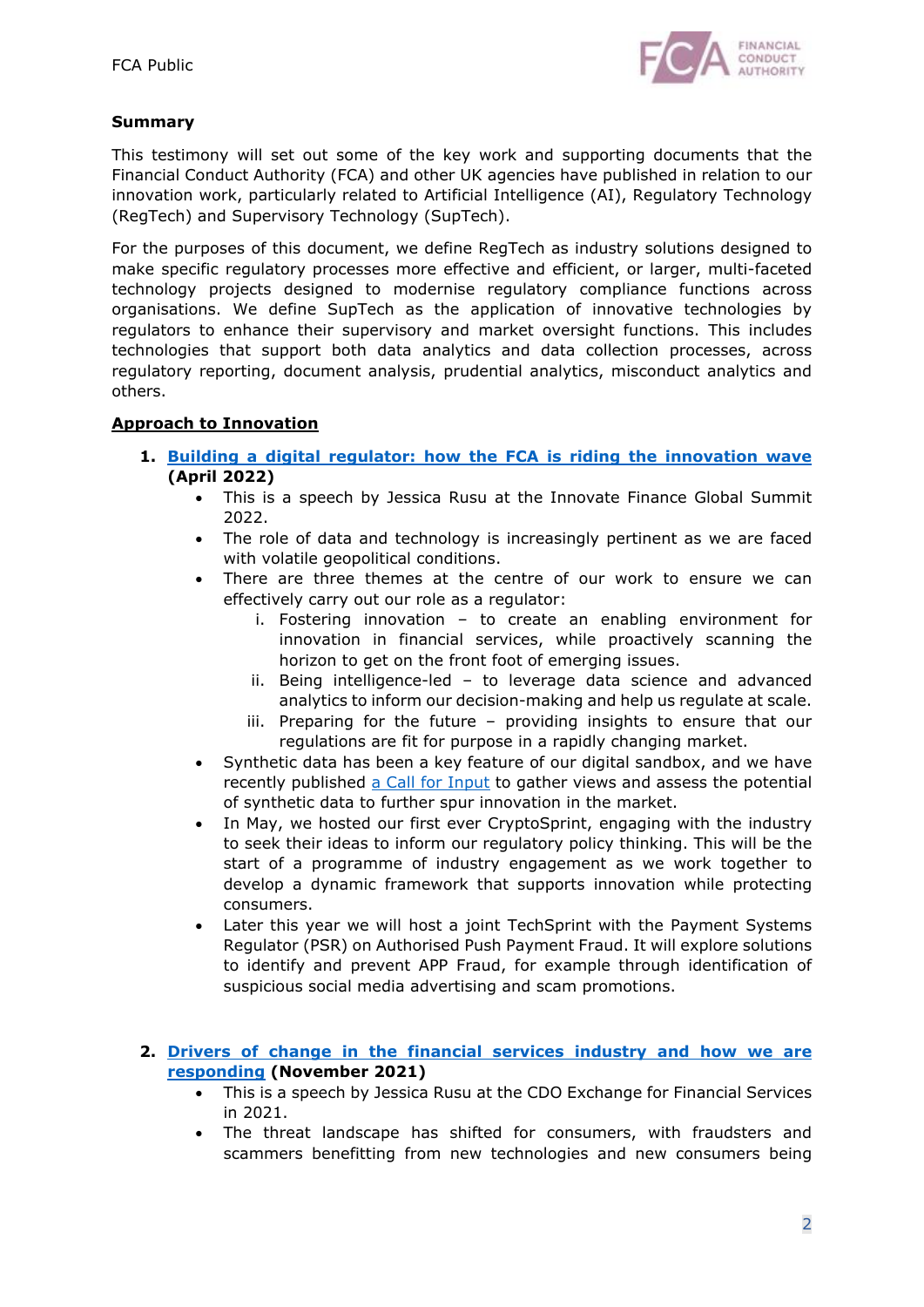

drawn to high-risk markets and products, motivated by competition with friends, family, acquaintances and the influence of social media.

- To tackle the challenges faced by consumers and industry, we must make the best use of our own resources – connecting the dots in terms of intelligence across the organisation, drawing on strategies and approaches from data science, and leveraging data to create new tools and techniques which allow us to detect harm and intervene more quickly.
- We have a vital role in enabling the FinTech sector to achieve its potential and position the UK at the forefront of technological growth.

### **3. Levelling the playing field – [innovation in the service of consumers and the](https://www.fca.org.uk/news/speeches/levelling-playing-field-innovation-service-consumers-and-market) market (April 2021)**

- This is speech by FCA CEO Nikhil Rathi at UK FinTech Week in 2021.
- We believe that success in financial innovation has been enabled by regulatory open-mindedness.
- Support for innovation has been matched by action to protect consumers and markets.
- Tackling many of the issues we face whether it is finding market abuse in transaction data, mapping access to cash against consumer vulnerability, scraping the web for poor advertising or the quicker raising of red flags about those we regulate – relies on the innovative use of technology and data, in many cases drawing on lessons from others in industry.
- In order to meet our objectives over the long term we need not only to improve our structure, technology and data analytics capabilities, but also to adapt our culture and our risk appetite, and for us to take innovative advantage of our powers. This is the motivation for bringing this together under a new DTI division led by Jessica Rusu.

### **4. FCA Data Strategy [\(January 2020, updated August 2020\)](https://www.fca.org.uk/publications/corporate-documents/data-strategy)**

- [The FCA's refreshed data strategy builds on learnings from our first data](https://www.fca.org.uk/publication/corporate/fca-data-strategy.pdf) strategy, published in 2013. It sets out how the organisation will focus on new technology and advance analytics techniques that are available and look at how we can apply these to improve our own efficiency and effectiveness.
- The data strategy has three strategic objectives:
	- i. Gain deeper understanding of how markets work and consumer behave to shape our interventions.
	- ii. Identify and respond to problems in firms and markets to intervene and minimise harm earlier.
	- iii. Build a flexible, future-ready organisation to react faster to market changes and shifting priorities.
- The portfolio of work to deliver on these priorities is structured around the following areas:
	- i. Projects and Key Business Initiatives in every single division that exploit our capabilities and ways of working to bring benefit to us all.
	- ii. Changes to our culture and skills to provide the environment, training and recognition for all employees to identify and champion opportunities to fully exploit data and deliver improvements in their areas.
	- iii. A new FCA data operating model that provides central capabilities and services to push forward our transformation, while growing data and analytical capability throughout the organisation.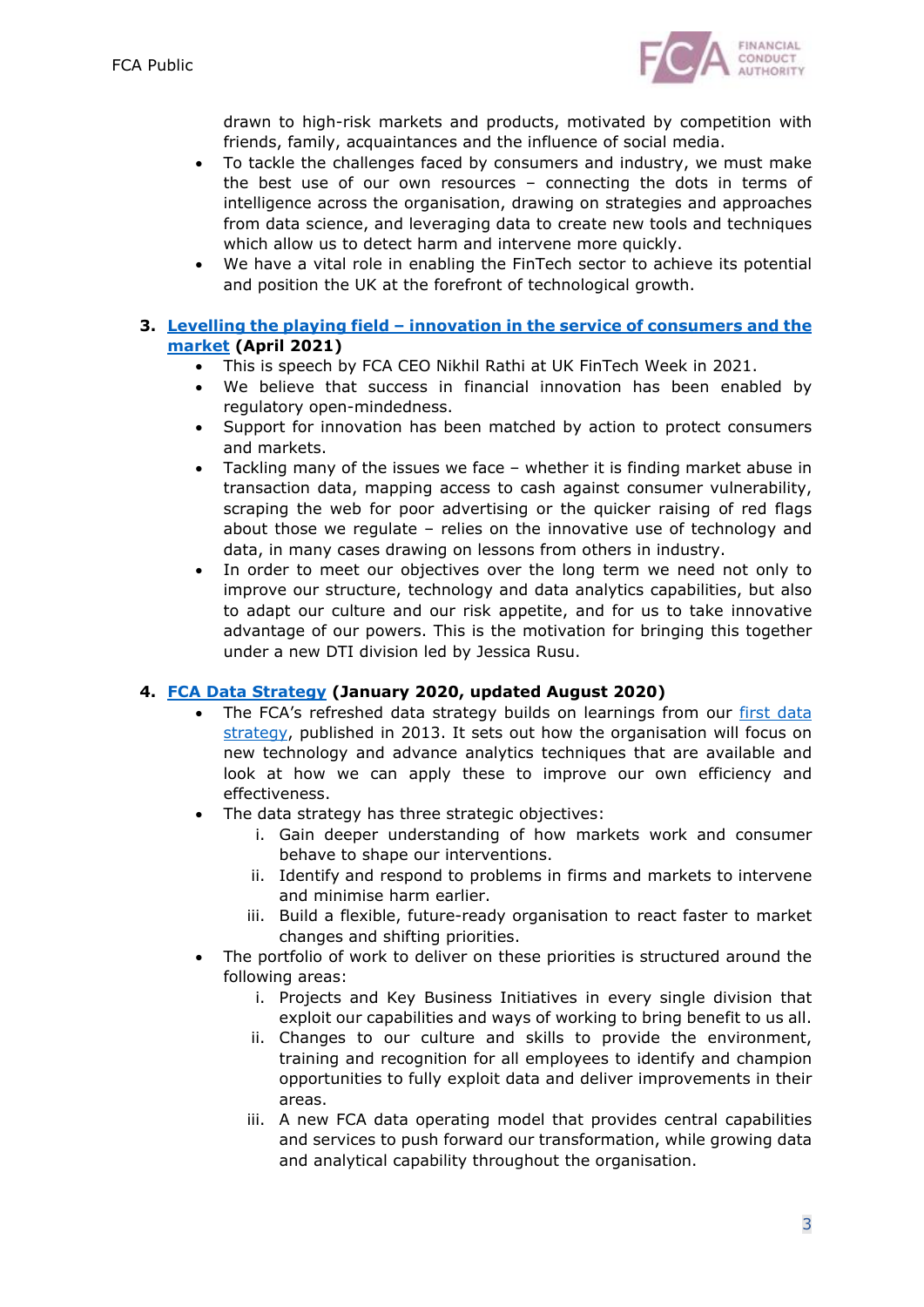

- iv. Improved Central Data Services that support our governance, control and supply of data and enable us to make better use of it by providing support across a range of disciplines.
- v. New Data Management and Analytical tools to give us control, flexibility and power in the way that we use our data.
- vi. Core enabling technology platforms giving us the foundational technologies and infrastructure to fully harness the power of data.
- We have committed to publishing updates on our progress and how we deliver continue to support our mission.

## **Artificial Intelligence / Machine Learning**

- **1. FCA and Bank of England (BoE) - AI Public-Private Foru[m: Final report](https://www.bankofengland.co.uk/-/media/boe/files/fintech/ai-public-private-forum-final-report.pdf?la=en&hash=F432B83794DDF3F580AC5A454F7DFF433D091AA5) (February 2022)**
	- The FCA and BoE launched the Artificial Intelligence Public-Private Forum (AIPPF) on 12 October 2020 ([Terms of Reference](https://www.bankofengland.co.uk/-/media/boe/files/fintech/aippf-terms-of-reference)). The purpose was to further dialogue on AI innovation between the public and private sectors. More specifically, the AIPPF sought to:
		- i. Share information and understand the practical challenges of using AI within financial services, as well as the barriers to deployment and potential risks.
		- ii. Gather views on potential areas where principles, guidance or good practice examples could be useful in supporting safe adoption of these technologies.
		- iii. Consider whether ongoing industry input could be useful and what form this could take.
	- The AIPPF ran for one year, with four quarterly meetings and a number of workshops. It brought together a diverse group of experts from across financial services, the tech sector and academia, along with public sector observers from other UK regulators and government.
	- The Final Report explores the various barriers to adoption, challenges and risks at three levels within AI systems: Data, Model Risk and Governance. It also explores potential ways to address such barriers and challenges, as well as mitigate potential risks. These are highlighted in the key findings and examples of best practice.
	- Ultimately, this report aims to advance the collective understanding and promote further discussions amongst academics, practitioners and regulators to support the safe adoption of AI in financial services.

### **2. ['AI Transparency in financial services –](https://www.fca.org.uk/insight/ai-transparency-financial-services-why-what-who-and-when) why, what, who and when?' – FCA Insight Article (February 2020)**

- The FCA and The Alan Turing Institute worked together on a year-long collaboration on AI transparency.
- This is a blog post where we explain the motivation for pursuing such a project and present an initial framework for thinking about transparency needs in relation to machine learning in financial markets.

### **3. AI in Fi[nancial Services](https://www.turing.ac.uk/sites/default/files/2021-06/ati_ai_in_financial_services_lores.pdf) – The Alan Turing Institute report commissioned by the FCA (June 2021)**

 The FCA and The Alan Turing Institute worked together on a year-long collaboration on AI transparency. As part of this work, the FCA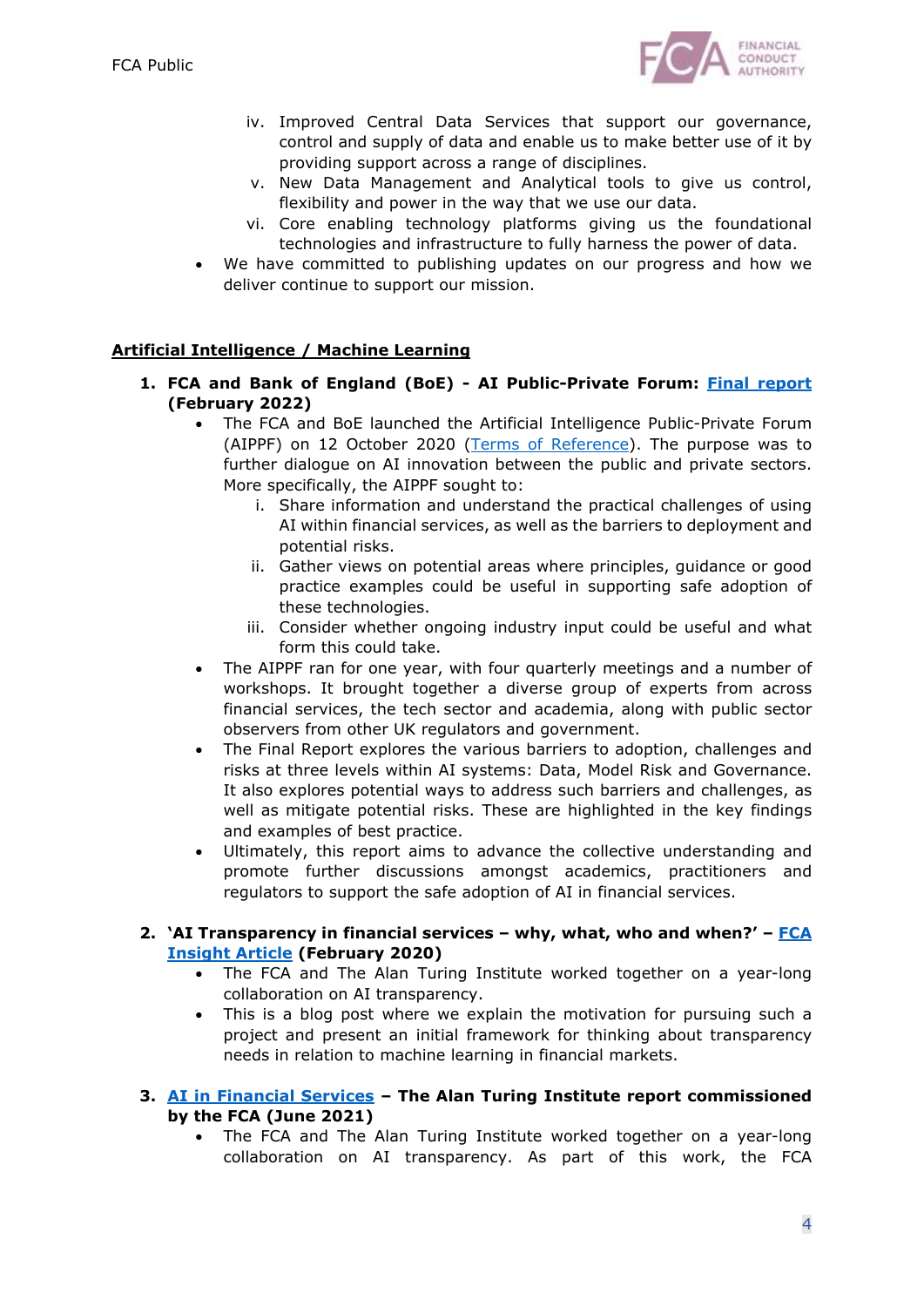

commissioned a report to inform and advance the debate about responsible AI in the context of financial services.

 The report provides an introduction to relevant technological concepts, discusses general challenges and guiding principles for the adoption of AI, maps out potential benefits and harms associated with the use of AI in financial services, and examines the fundamental role of AI transparency in pursuing responsible innovation.

### **4. FCA and BoE Joint - [Machine Learning in UK Financial Services Research](https://www.fca.org.uk/publication/research/research-note-on-machine-learning-in-uk-financial-services.pdf) Note (October 2019)**

- The FCA and BoE conducted a joint survey in 2019 to better understand the current use of machine learning (ML) in UK financial services, including the current state of deployment, maturity of applications, use cases, benefits and risks.
- This is a research note presenting our analysis of the responses to the survey. It includes a qualitative overview of the use of ML across the respondent firms
	- i. A quantitative overview of the use of ML across the respondent firms
	- ii. The ML implementation strategies of firms that responded to the survey
	- iii. Approaches to the governance of ML
	- iv. The share of applications developed by third-party providers
	- v. Respondents' views on the benefits of ML
	- vi. Perceptions of risks and ethical considerations
	- vii. Perspectives on constraints to development and deployment of ML
	- viii. A snapshot of the use of different methods, data, safeguards performance metrics, validation techniques and perceived levels of complexity
- We will be re-running the joint survey with the BoE later this year.

### **5. The fut[ure of regulation: AI for consumer good](https://www.fca.org.uk/news/speeches/future-regulation-ai-consumer-good) – Speech (July 2019)**

- This is speech delivered by former FCA Executive Director of Strategy and Competition Christopher Woolard at the Alan Turing Institute's AI ethics in the financial sector conference.
- As the regulator, we consider the use of AI in financial services from three main perspectives:
	- i. Firstly, which parts of the debate are novel and where is there continuity.
	- ii. Secondly, how can we ensure AI is creating value for citizens.
	- iii. And lastly, how can we work with others to develop a shared understanding that will determine our approach over the years ahead.

### **Supervisory Technology (SupTech), including Advanced Analytics and Data Science**

- **1. FCA RegTech Forum – [FCA Approach to Innovation & SupTech Event](https://webinars.fca.org.uk/regtech-forum-fca-approach-to/room) Recording (February 2022)**
	- This is an on-demand recording of the FCA's RegTech Forum on our approach to regulatory innovation and SupTech.
	- The event showcased how our end-to-end approach to innovation has evolved over the years and lessons learned, followed by a more detailed overview of our SupTech projects and how we are utilising new technologies to meet our objectives.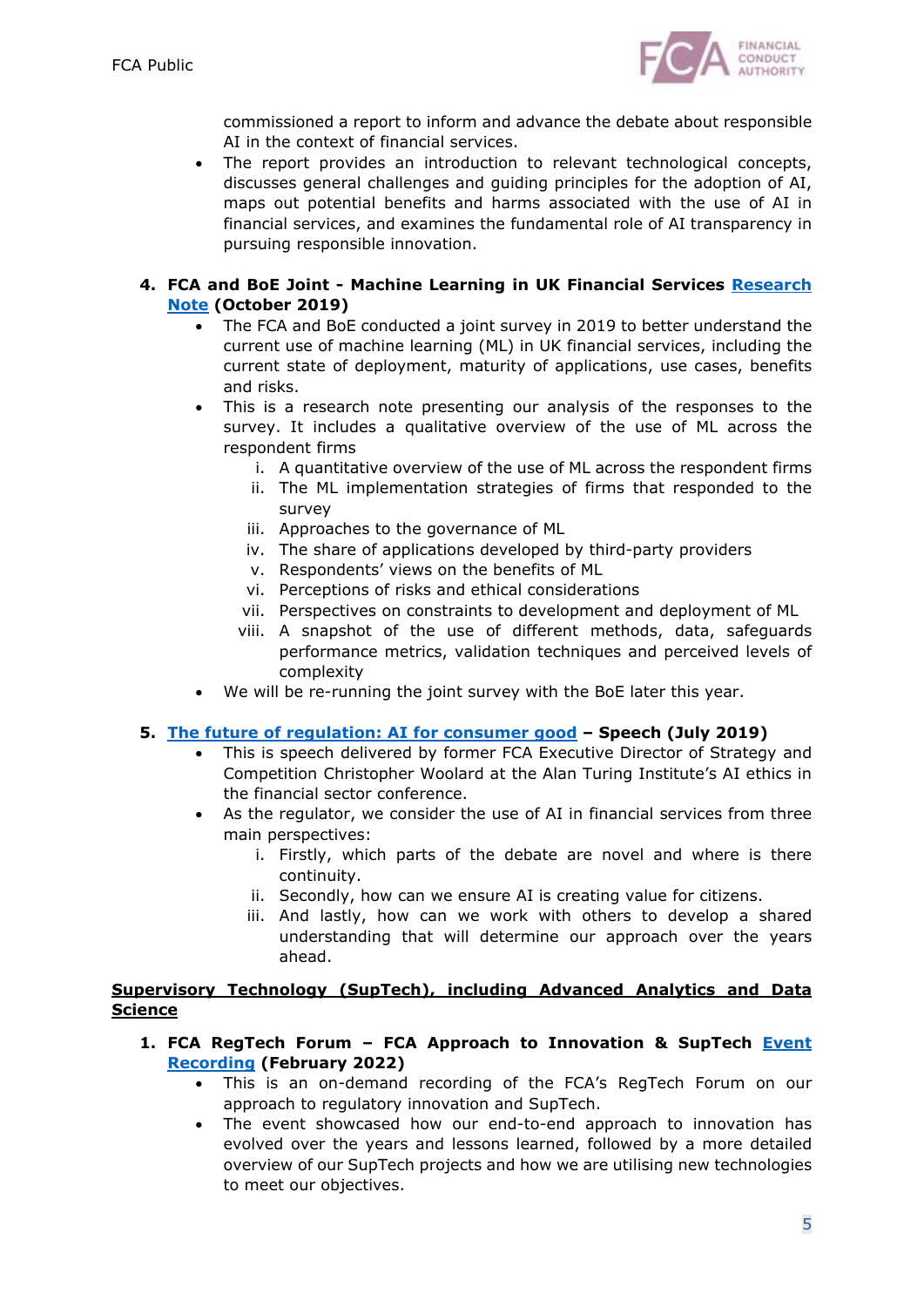

 The event featured a panel with domestic and international regulators and academia to discuss the importance of innovation for regulators, how the field of SupTech is evolving, and what the future might hold for it.

### **2. FCA Approach to Innovation & SupTech - [Transcript](https://www.fca.org.uk/publication/transcripts/jessica-rusu-regtech-forum.pdf) and [Video Recording](https://www.fca.org.uk/multimedia/video-what-innovation-means-fca) (February 2022)**

- This is a transcript and video recording of the speech given by Jessica Rusu at the aforementioned RegTech Forum 'Approach to Innovation & SupTech' event in February 2022.
- Across the Data, Technology, and Innovation division, we are investing heavily in the skills and technology foundations that will make the FCA a regulator fit for a digital future.
- We are developing a new Digital Unified Intelligence Environment (DUIE) that that fundamentally re-imagines how we collect intelligence, analyse data, and will help the FCA take action in a more joined up way.
- Underpinning the Data Strategy is the cultivation of a spirit of innovation, of which we believe there are three key ingredients: culture, experimentation, and collaboration.
- Building a diverse and inclusive culture is an imperative to create the environment that is receptive to new ideas – an environment that has not only the necessary skills, but also the agile mindset to adapt to change.
- Supporting early innovation is about supporting experimentation, and two ways the FCA does this through our digital sandbox initiative and our TechSprint model.
- We believe it is important to work collaboratively with industry on shared challenges. Our innovation culture will be influenced by our external network, and collaboration with innovative firms, academics, and industry forums in building the future of regulation. This is what we refer to as the 'RegTech-SupTech bridge'.

## **3. [Meeting the pace of technological change](https://www.fca.org.uk/news/speeches/meeting-pace-technological-change) – Speech (November 2019)**

- This is a speech delivered by former FCA Director of Innovation Nick Cook at the Chief Data Officer Exchange Financial Services conference in London.
- The changing technology landscape means that regulators, such as the FCA, need to continually adapt to remain fit for purpose for both the markets and firms we oversee and the consumers we serve to protect.
- Our innovation services started as a 2-person initiative called 'Project Innovate' offering regulatory feedback to innovative business models, and it has grown into an entire division dedicated to bringing disruption to financial markets in the interest of consumers.
- We are continually asking ourselves whether FCA innovation services could be enhanced to broaden relevance and appeal, including by providing greater support to the RegTech market. We are looking at ways to do this through the creation of a 'digital sandbox'.
- Our TechSprints have provided opportunities to collaborate with RegTechs on focussed proofs-of-concept, including in the area of AML and financial crime. Our [2019 Global AML and Financial Crime TechSprint](https://www.fca.org.uk/events/techsprints/2019-global-aml-and-financial-crime-techsprint) brought tech firms and the industry together to explore the potential of Privacy Enhancing Technologies, or PETS (e.g. federated learning; complex scenario modelling and scenario simulation), to make improvements in the area of financial crime detection.
- **4. [From Innovation Hub to Innovation Culture](https://www.fca.org.uk/news/speeches/innovation-hub-innovation-culture) – Speech (June 2019)**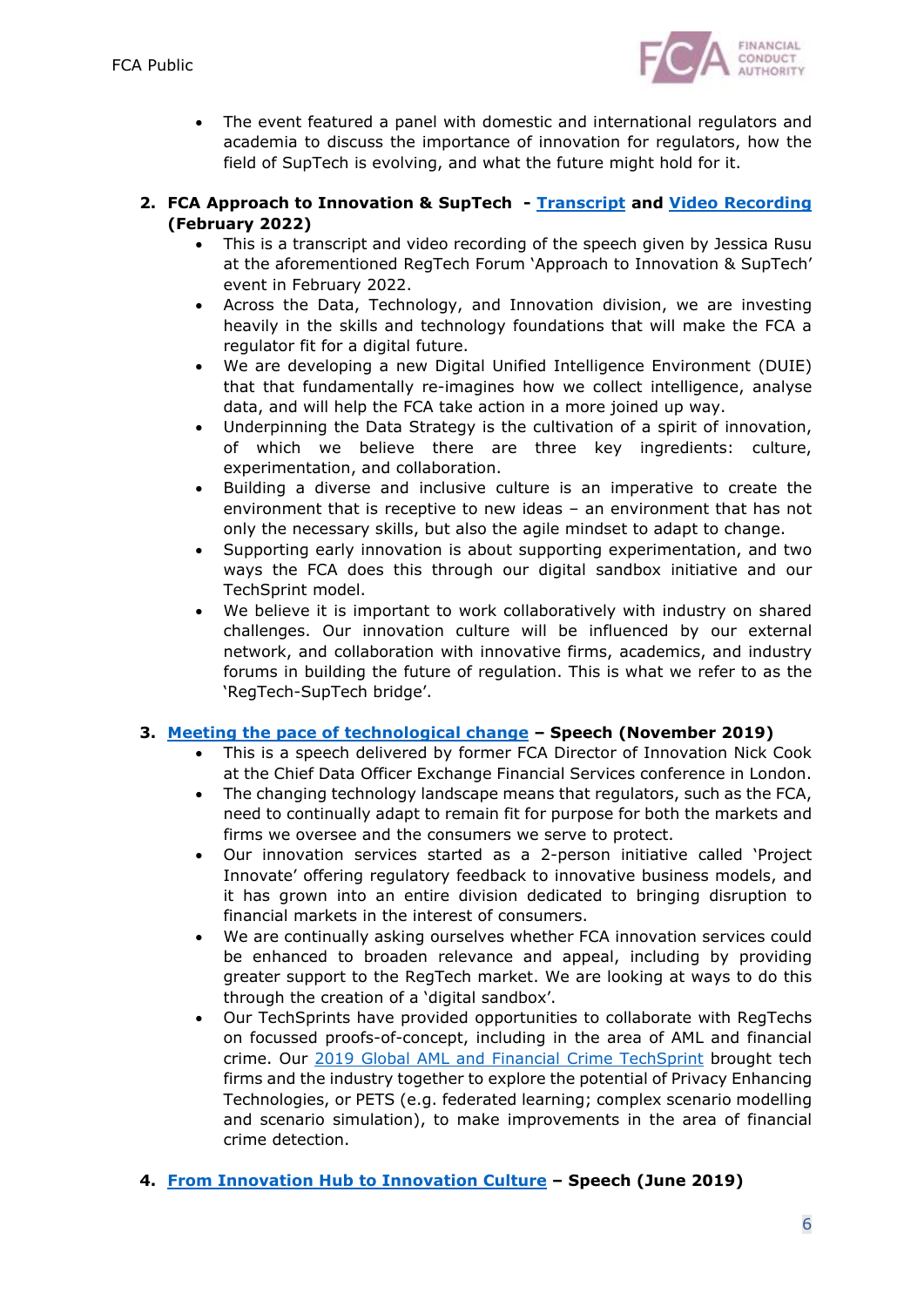

- This is a speech delivered by former FCA Director of Innovation Nick Cook at the 6<sup>th</sup> Central Bank Executive Summit.
- We believe that regulators should actively stimulate certain innovation within the market that we believe will deliver public value. We have been vocal in our desire to see further innovation and progress in anti-money laundering and financial crime, and we have previously seen the positive impact that publicly identifying a specific area of interest can have on technological development.
- The FCA has an increasing focus on international engagement in innovation in financial services and being a global advocate for innovation. This is why we proposed and launched the Global Financial Innovation Network (GFIN).

### **Regulatory Technology (RegTech)**

- **1. 'RegTech – a Watershed Moment?' – [FCA Insight Article](https://www.fca.org.uk/insight/regtech-watershed-moment) (June 2020)**
	- Each year the FCA carries out a significant amount of research and analysis to help financial markets work effectively. The FCA Insight section is designed to promote access to some of the most interest and thoughtprovoking highlights of our work.
	- The Covid-19 crisis has brought to the fore the potential for technology to streamline regulatory activity and bring benefits to organisations. The Covid-19 crisis may prove a pivotal moment for the RegTech industry's growth and transformation.
	- Regulators have a role in supporting the adoption of technology to solve regulatory challenges while maintain careful oversight of the sector.

### **2. 'The Future of RegTech – what do firms really want?' – [FCA Insight Article](https://www.fca.org.uk/insight/future-regtech-what-do-firms-really-want) (June 2021)**

- The use of technology to streamline the regulatory process in financial services continues to be a fast moving and fast-growing sector.
- Data since the start of the pandemic indicates that RegTechs are realising potential found during the Covid-19 crisis to help industry adopt technology solutions for tackling new types of financial crime and respond to changing regulatory rules.
- The FCA commissioned an external agency to conduct quantitative research among large UK financial services firms about the current state of play in the RegTech industry, their perceptions of RegTech and the FCA's role, as well as the impact of Covid-19.
- Through these interviews, we received a good understanding of how firms engage with RegTechs and what the onboarding journey looks like - a crucial part of the adoption process.
- It was observed within the RegTech ecosystem that RegTech firms have the challenge of making the leap from 'proof of concept' to demonstrating clear 'proof of value'. The FCA's digital sandbox has been designed to assist innovators to develop new solutions and products through access to synthetic data assets, and demonstrate the potential value of these products to the market by way of an observation platform open to market participants.
- **3. [Fostering innovation through collaboration: The evolution of the FCA](https://www.fca.org.uk/publication/research/fostering-innovation-through-collaboration-evolution-techsprint-approach.pdf) TechSprint Approach Report (March 2020)**
	- This is a report we published in 2020 exploring the lessons we have learned from hosting seven TechSprints across a range of subjects. As part of our commitment to foster innovative and collaborative global financial markets,